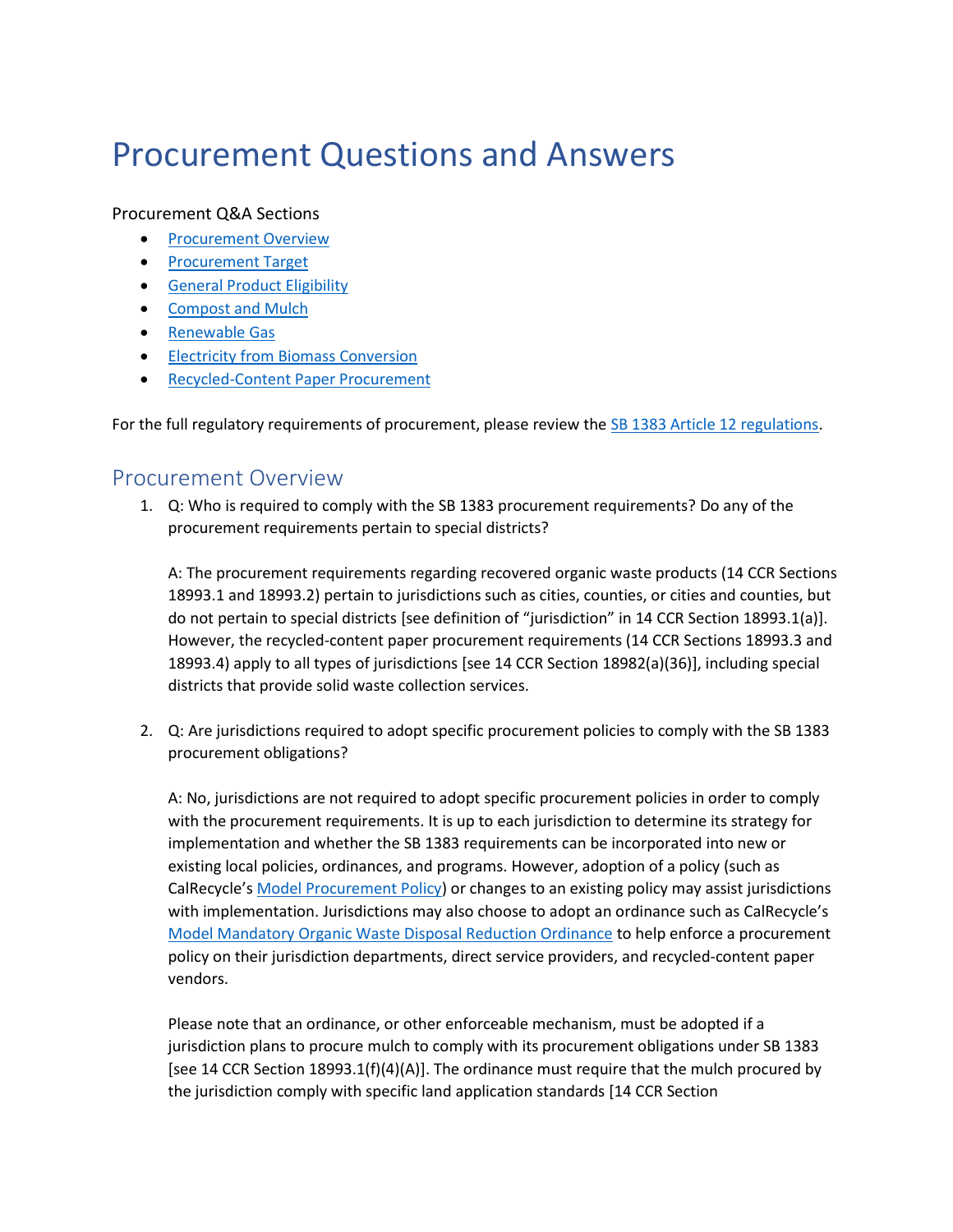$18993.1(f)(4)(A)$ . This is important to prevent the application of contaminated material and to ensure that the mulch procured meets public health and safety standards.

3. Q: What if a jurisdiction already has procurement programs in place? Can that procurement count towards meeting the SB 1383 procurement requirements?

A: If a jurisdiction is already procuring recovered organic waste products that meet the requirements (14 CCR Section 18993.1), these can count towards its procurement target. A jurisdiction is not required to prove additional procurement beyond any other mandatory or voluntary procurement programs if its target is met.

For example, a city may use mulch in a city landscaping project or give away compost to its residents and these end uses may count towards the city's SB 1383 procurement target, regardless of whether these are already required by existing city programs.

4. Q: Do recovered organic waste products that a jurisdiction procures need to be sourced from the jurisdiction's generated organic waste, produced in the jurisdiction, or used within the jurisdiction?

A: No, jurisdictions are not required to procure recovered organic waste products made from "their" organic waste to satisfy the procurement requirements, nor do the products need to be produced or consumed within their jurisdiction. They may purchase or acquire products from any entity, or produce it themselves, and use or giveaway these products to count toward their procurement targets, provided the end products meet the definition of "recovered organic waste products" [14 CCR Section 18982(60)]. The jurisdiction may use the end products in a way that best fits local needs, which may include use or free distribution within its jurisdiction or other jurisdictions.

5. Q: Can regional agencies and special districts coordinate procurement requirements on behalf of their individual member jurisdictions?

A: Nothing in the regulatory text prohibits a regional agency or special district from coordinating resources for procurement. Jurisdictions are encouraged to work with special districts and similar entities to meet the jurisdiction's procurement targets, provided this is accomplished through a direct service provider contract or written agreement.

Special districts or regional agencies may be considered direct service providers to the jurisdiction, provided that a contract or other written agreement, such as a memorandum of understanding (MOU), is in place to prove the direct service provider relationship. Without said contract or agreement, any entities that are not part of the jurisdiction's departments or divisions would not, by default, be considered part of the jurisdiction, nor would their procurement count towards the jurisdiction's procurement target.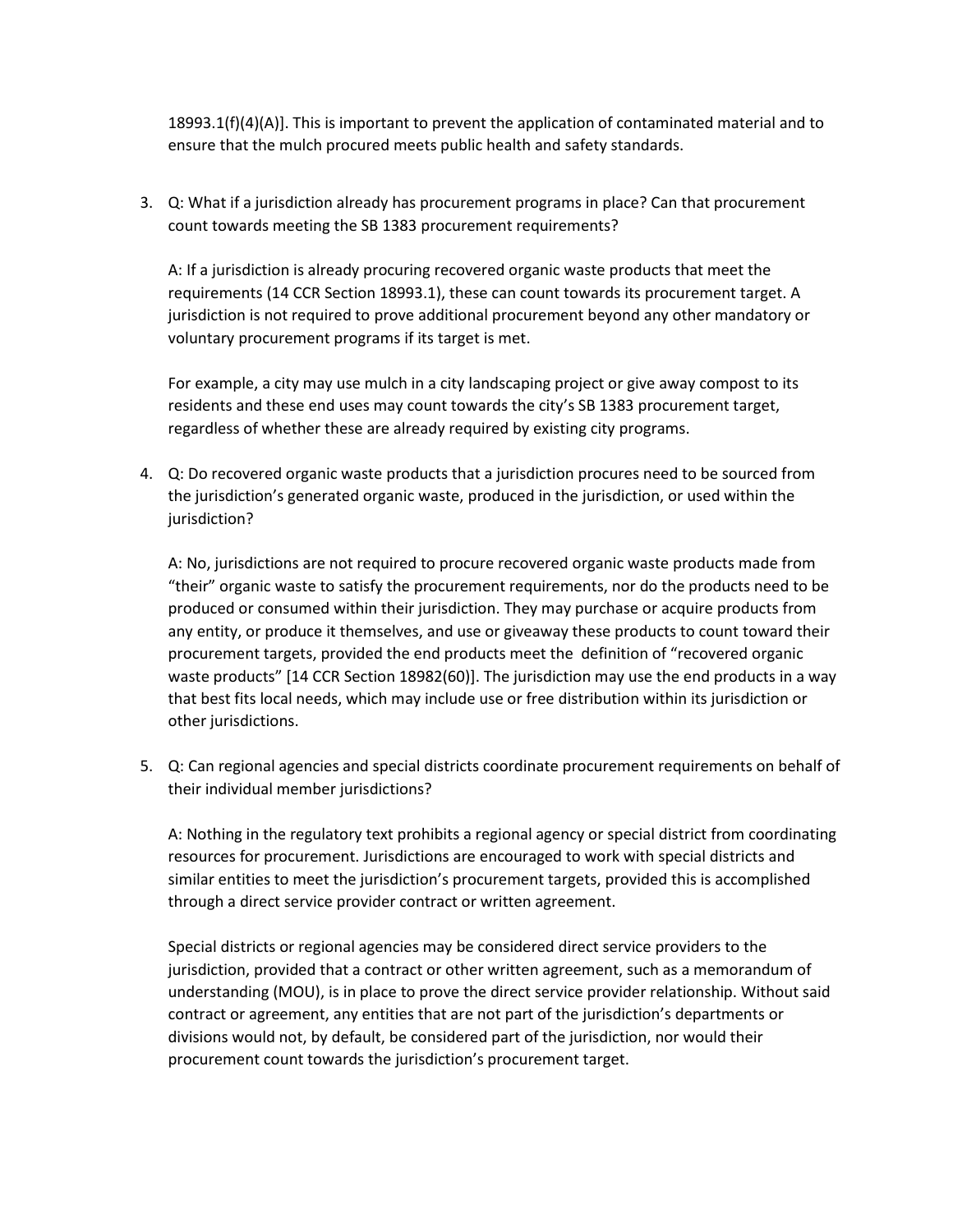6. Q: What should be included in a jurisdiction's written agreement or contract with its direct service provider?

A: The regulations do not have explicit content requirements other than the implicit requirement that they reflect the direct service provider relationship. A jurisdiction may utilize a direct service provider to help meet its procurement target. This is accomplished through a written contract or agreement requiring the direct service provider to [14 CCR Section 18993.1(e)]:

- Procure recovered organic waste product(s) on behalf of the jurisdiction, and
- Provide written documentation of such procurement to the jurisdiction.

Direct service provider agreements and contracts are intended to be in place prospectively in order for procurement to take place while subject to contractual control by the jurisdictions.

To ensure compliance with the regulations, CalRecycle encourages jurisdictions to seek counsel from their legal advisors when developing a direct service provider agreement. It will be important to ensure the direct service provider can meet all regulatory requirements to count its procurement towards meeting the procurement target. This includes the product requirements and standards (14 CCR Section 18993.1) and all procurement records required (14 CCR Section 18993.2).

7. Q: Are there any allowances to exempt a jurisdiction from meeting its procurement requirements?

A: The regulations do not authorize waivers or exemptions for the recovered organic waste product procurement requirements, unless the jurisdiction is rural. Rural jurisdictions may delay their implementation of these requirements until January 1, 2027 if granted an exemption from the SB 1383 organic waste collection requirements. To apply for a rural exemption, please see CalRecycle's [webpage on Department Issued Waivers and Exemptions.](https://www.calrecycle.ca.gov/organics/slcp/waivers) All jurisdictions, however, including rural jurisdictions, must comply with the recycled-content paper procurement requirements beginning January 1, 2022.

CalRecycle also recognizes that, in some extraordinary cases, the procurement target may exceed a jurisdiction's need for recovered organic waste products. The regulations [14 CCR Section 18993.1(j)] also provide jurisdictions with a method to potentially lower their procurement targets to ensure they do not procure more recovered organic waste products than they can use.

#### <span id="page-2-0"></span>Procurement Target

8. Q: How is a jurisdiction's procurement target calculated?

A: A jurisdiction's procurement target is calculated by multiplying the per capita procurement target (0.08 tons of organic waste per California resident per year) by the jurisdiction population, as reported in the most recent annual data by the California Department of Finance (DOF): [Population Estimates for Cities, Counties, and the State](http://www.dof.ca.gov/Forecasting/Demographics/Estimates/e-1/) [see 14 CCR Section 18993.1(c)].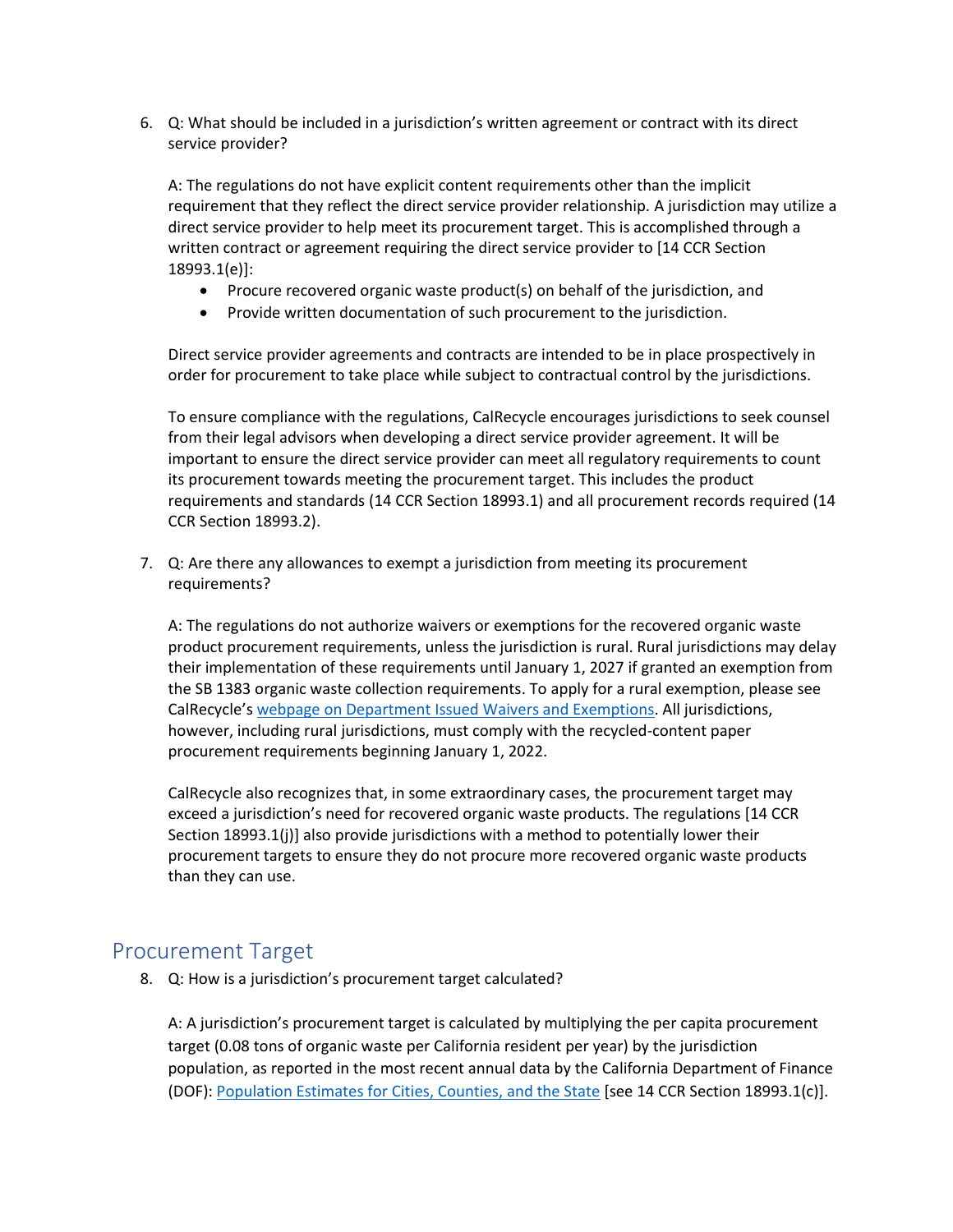See a hypothetical example of this calculation on the [Recovered Organic Waste Product](https://www.calrecycle.ca.gov/organics/slcp/procurement/recoveredorganicwasteproducts#:~:text=each%20jurisdiction%E2%80%99s%20population.-,Example,-%3A)  [Procurement web](https://www.calrecycle.ca.gov/organics/slcp/procurement/recoveredorganicwasteproducts#:~:text=each%20jurisdiction%E2%80%99s%20population.-,Example,-%3A) page.

For the first year of compliance, 2022, jurisdictions' procurement targets will utilize the January 1, 2021, population estimates reported by the DOF. Jurisdiction procurement targets will be recalculated every five years to reflect population changes. As such, [annual procurement targets](https://www2.calrecycle.ca.gov/Docs/Web/119889) for the 2022 compliance year will be in effect from January 1, 2022, through December 31, 2026.

9. Q: If a jurisdiction disagrees with the California Department of Finance (DOF) population estimate with which its procurement target is calculated, can different population data be used?

A: No, each jurisdiction's procurement target must be calculated using the jurisdiction population reported in the most recent annual data by the California Department of Finance (DOF): [Population Estimates for Cities, Counties, and the State](http://www.dof.ca.gov/Forecasting/Demographics/Estimates/e-1/) [14 CCR Section 18993.1(c)]. The regulations do not provide CalRecycle with a mechanism to approve or utilize a different data set for calculating a jurisdiction's procurement target.

For questions on how the DOF population projections are developed, please contact the DOF at [ficalpop@dof.ca.gov.](mailto:ficalpop@dof.ca.gov)

10. Q: How can a jurisdiction determine the quantities of recovered organic waste products it needs to procure to meet its annual procurement target?

A: A jurisdiction's procurement target is multiplied by the recovered organic waste product conversion factors included in 14 CCR Section 18993.1(g) to calculate the quantities of recovered organic waste products that would need to be procured. See a hypothetical example of these calculations on th[e Recovered Organic Waste Product Procurement web page.](https://www.calrecycle.ca.gov/organics/slcp/procurement/recoveredorganicwasteproducts#:~:text=jurisdiction%20may%20procure.-,The,-graphic%20below%20demonstrates)

The calculated product totals in the example referenced above assume the jurisdiction would fulfill 100 percent of its procurement target through the procurement of one single product (e.g., 168,000 DGE of transportation fuel or 4,640 tons of compost). However, the procurement requirements are designed to provide flexibility and a jurisdiction may instead procure a mix of products to fulfill 100 percent of the procurement target.

CalRecycle has created a [Procurement Calculator Tool,](https://www2.calrecycle.ca.gov/Docs/Web/118908) which may be helpful to a jurisdiction in planning for its procurement of recovered organic waste products and in calculating the quantities of products it may procure to meet its annual procurement target.

11. Q: How and when will a jurisdiction be notified of its procurement target? Where can procurement target information be found?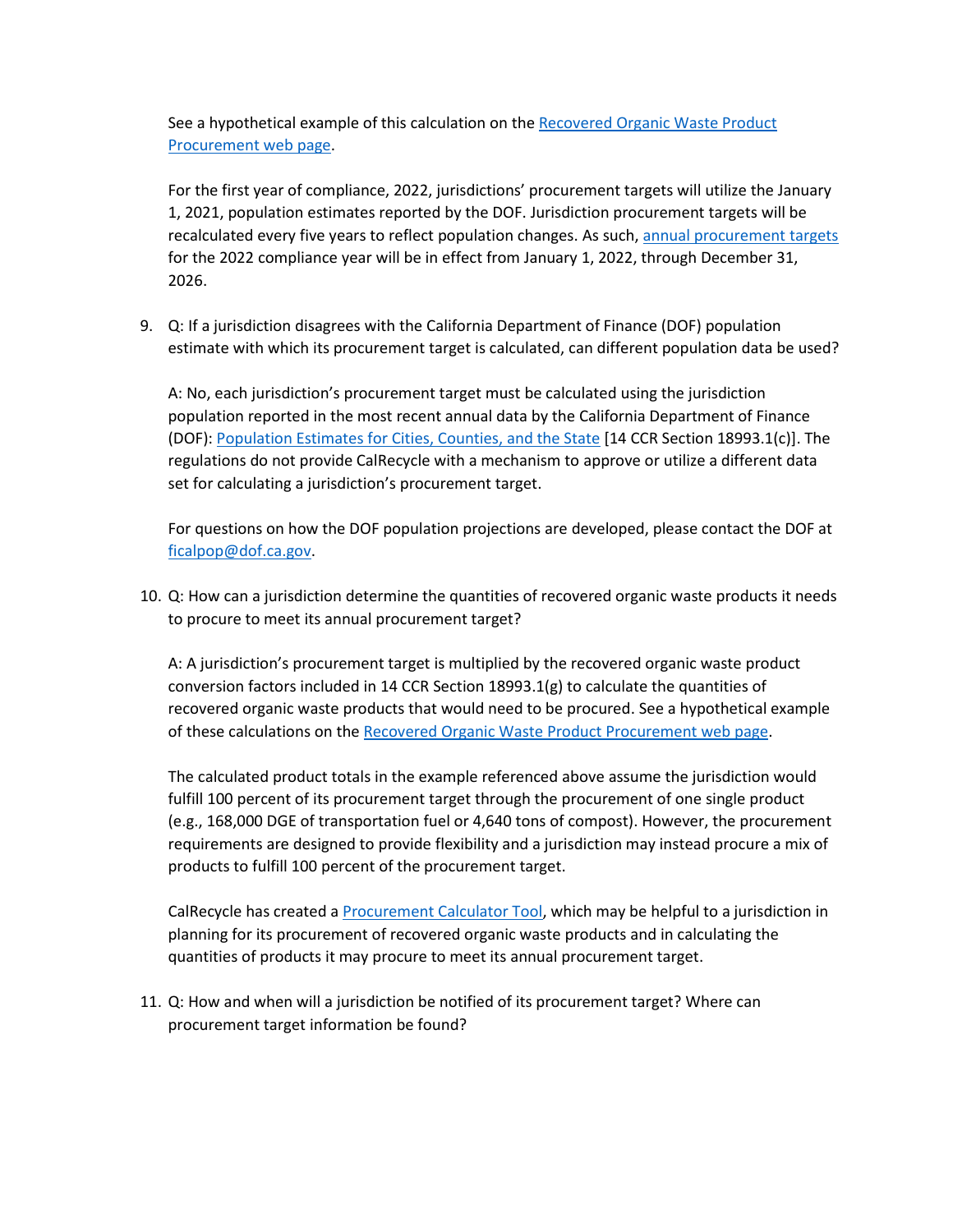A: Each jurisdiction may find its annual procurement target posted on [CalRecycle'](https://www2.calrecycle.ca.gov/Docs/Web/119889)s website. By January 1 each year, CalRecycle will also provide direct written notification to each jurisdiction of where it may find its unique recovered organic waste product procurement target.

Jurisdiction procurement targets will be recalculated every five years to reflect population changes. As such, jurisdictions' annual procurement targets for the 2022 compliance year will be in effect from January 1, 2022, through December 31, 2026.

12. Q: How can a jurisdiction meet its procurement target?

A: Jurisdictions can meet their procurement target through their own direct procurement or through a direct service provider working on the jurisdiction's behalf. Direct procurement involves a jurisdiction's procurement of products for its own use or giveaway. Examples of direct procurement could include:

- A jurisdiction's procurement of compost or mulch for use in parks, community gardens, landscaping, or erosion control along roadways
- A jurisdiction's giveaway of compost or mulch at community events
- A jurisdiction's procurement of transportation fuel for use in its vehicles, such as city buses or fleets
- A jurisdiction's publicly owned treatment works (POTW) producing and using eligible renewable gas or electricity
- A biomass facility providing SB 1383-eligble electricity to a jurisdiction-owned operation

Procurement through a direct service provider requires that the jurisdiction have a written contract or agreement with the direct service provider to procure recovered organic waste product(s) on behalf of that jurisdiction and provide written documentation of such procurement to the jurisdiction [14 CCR Section 18993.1(e)]. Examples of procurement through a direct service provider could include the following, provided a direct service provider agreement is in place with the jurisdiction:

- An in-vessel digestion facility that is producing and using SB 1383-eligible renewable gas or electricity on-site
- A transfer station procuring SB 1383-eligble electricity from a neighboring biomass conversion facility
- A farmer, local parks association, school, or golf course using SB 1383-eligible compost or mulch

For more information, please visit the Recovered Organic Waste Product Procurement web [page.](https://www.calrecycle.ca.gov/organics/slcp/procurement/recoveredorganicwasteproducts)

13. Are jurisdictions required to purchase recovered organic waste products to fulfill their procurement targets? Can the sale of recovered organic waste products count towards a jurisdiction's procurement target?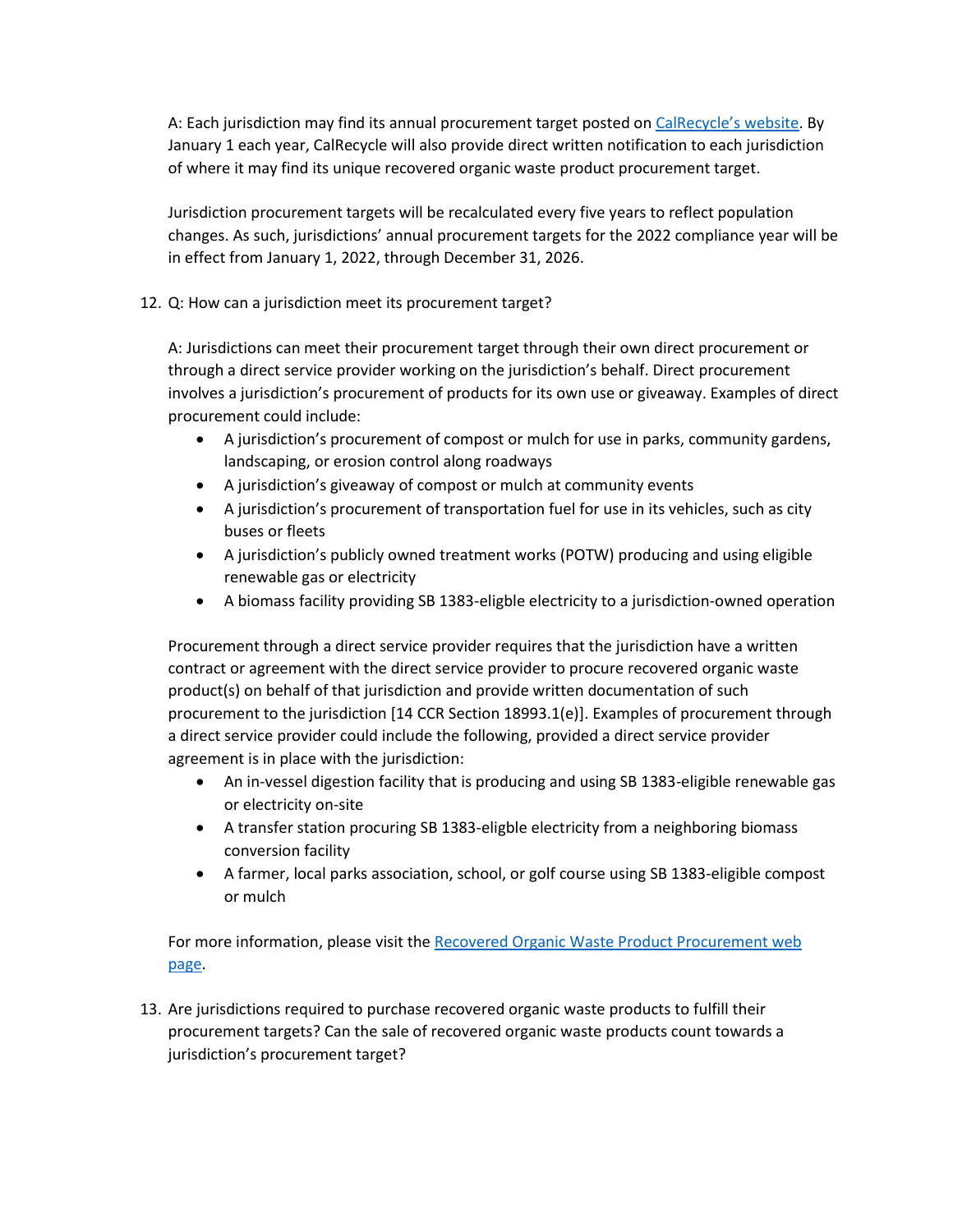The intent of the procurement requirements is to drive demand for the use of recovered organic waste products, as this is where most of the environmental benefits are realized. Recovered organic waste products do not have to be obtained solely through purchasing. A jurisdiction or its direct service provider may acquire products in another way (e.g., production, free delivery or free distribution from a hauler or other entity via an agreement). Note that the production, purchase, or receipt alone of an eligible recovered organic waste product does not contribute to meeting a jurisdiction's procurement target. It is the amount of recovered organic waste products that is procured and either used or donated that counts towards a jurisdiction's procurement target.

The regulations limit procurement to "use or giveaway," and do not include the sale of products [14CCR Section 18993.1(e)(1)]. Procuring recovered organic waste products, such as compost, and then selling it via a third party does not meet the intent of these regulations, which is to build markets for the use of recovered organic waste products.

14. Q: A jurisdiction sends its organic waste, such as food scraps and yard waste, to a facility that will recycle this organic waste and produce eligible recovered organic waste products. For example, a jurisdiction's collected organic waste produces eligible compost or renewable gas. Does this count towards a jurisdiction's procurement target?

A: No, the production alone of an eligible recovered organic waste product or the recycling of diverted organic waste do not contribute to meeting a jurisdiction's procurement target. It is the amount of recovered organic waste products that is either used or donated that counts towards a jurisdiction's procurement target [see 14 CCR Section 18993.1(e)].

15. Q: Will the use of recovered organic waste products by entities external to city or county operations count toward a jurisdiction's procurement target? For example, does it count toward the jurisdiction's procurement target if its regional transit provider or solid waste hauler's refuse fleet runs on fuel from renewable gas, if a local wastewater treatment facility co-digests food waste and uses renewable gas for on-site electricity needs, or if a local parks association uses SB 1383-eligible compost or mulch in park and trail maintenance?

A: In order for the procurement of recovered organic waste products by an external entity to be eligible towards a jurisdiction's procurement target, there must be a direct service provider relationship between the external entity and the jurisdiction, established through a contract or written agreement [14 CCR Section 18993.1(e)]. This agreement must detail the requirement that the direct service provider (i.e., the external entity) will:

- Procure recovered organic waste products on behalf of the jurisdiction, and
- Provide written documentation of such procurement to the jurisdiction.

Without a contract or written agreement, any entities that are not part of the jurisdiction's departments or divisions would not, by default, be considered part of the jurisdiction, nor would their procurement count towards the jurisdiction's procurement target.

16. Q: Does a jurisdiction have to procure specific products, such as compost and mulch, to meet its procurement target?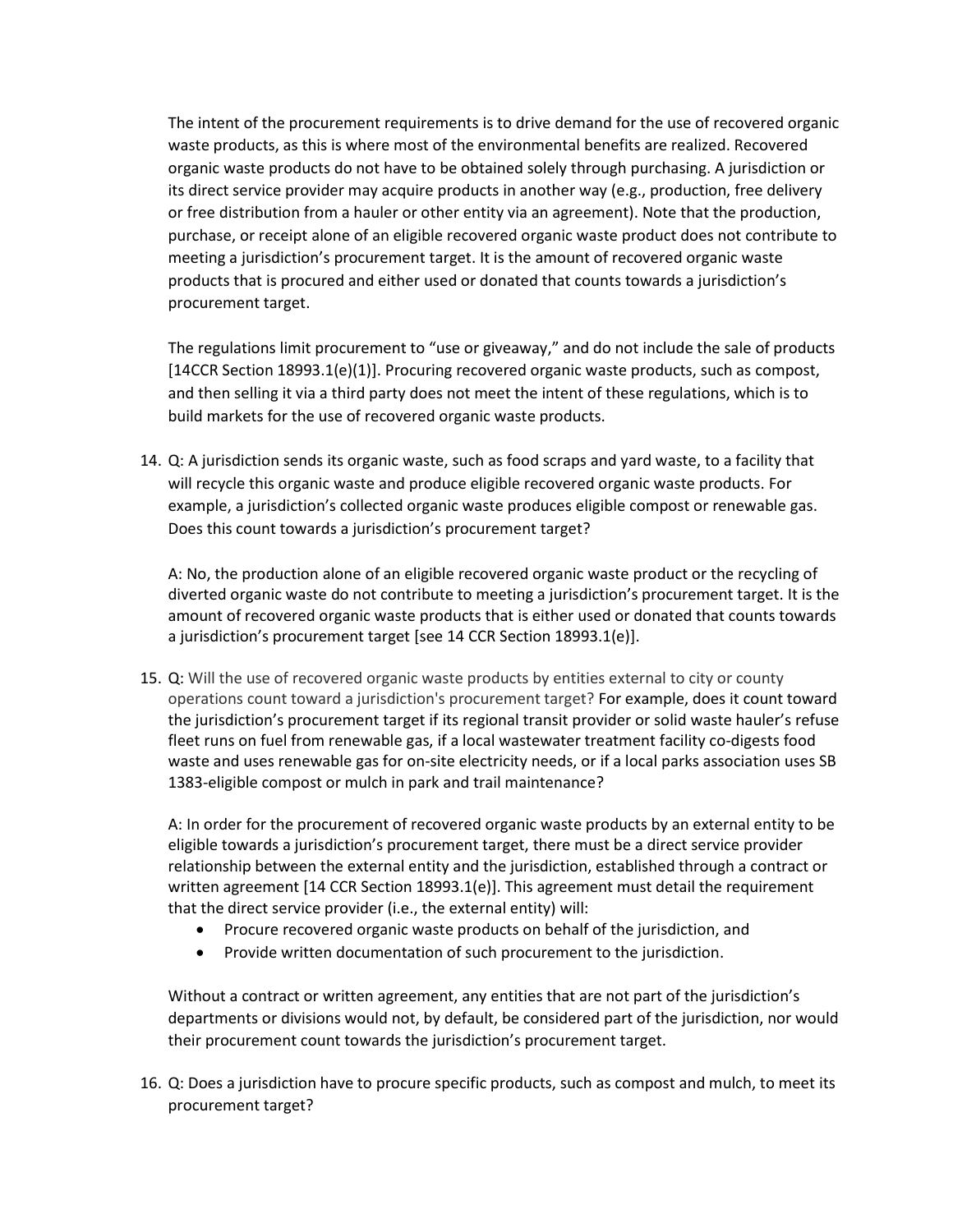A: No, the regulations provide flexibility for jurisdictions to choose a combination of the types of recovered organic waste product(s) defined in the regulations that best fit local needs to meet their procurement targets. A jurisdiction has the option to meet its procurement target by procuring enough of one product or a mix of products.

17. Q: What if the jurisdiction's calculated procurement target exceeds the quantity of recovered organic waste products that it is able to use?

A: The procurement requirements are designed to build markets for recovered organic waste products, which is an essential component of achieving the organic waste diversion targets mandated by SB 1383. The regulations specify a wide variety of eligible recovered organic waste products that may be procured in order to give jurisdictions flexibility to choose products that fit their local needs.

However, CalRecycle also recognizes that, in some extraordinary cases, the procurement target may exceed a jurisdiction's need for recovered organic waste products. The regulations [14 CCR Section 18993.1(j)] provide jurisdictions with a method to potentially lower their procurement targets to ensure they do not procure more recovered organic waste products than they can use.

18. Q: How can a jurisdiction determine if it qualifies for a reduced procurement target?

A: A jurisdiction may qualify to reduce its procurement target if its procurement target, based on population size, exceeds the total amount of transportation fuel, electricity, and gas used for heating applications procured in the previous year (i.e., the calendar year prior to the applicable reporting period), as converted into tons of organic waste [14 CCR Section 18993.1(j)]. Please note that this is based on the total amount of these energy products; it is not exclusive to the sum of SB 1383 recovered organic waste energy products.

For example, each jurisdiction has a procurement target for the first year of compliance in 2022 that is based on population size and measured in tons of organic waste. To determine if a jurisdiction may qualify to use a reduced target for 2022, it will look to its total procurement of energy products in 2021 (transportation fuel, electricity, and gas used for heating applications) and convert these to their organic waste equivalent, using the conversion factors outlined in the regulations [see 14 CCR Section 18993.1(g)]. If this quantity of tons of organic waste is lower than the jurisdiction's calculated procurement target based on its population, the jurisdiction may reduce its procurement target for the upcoming compliance year (i.e., 2022) to equal this lower amount.

19. Q: If a jurisdiction is eligible for a reduced procurement target, how long is the reduced procurement target in effect?

A: The reduced procurement target is only in effect for the applicable compliance year, as it is based on the jurisdiction's procurement of energy products in the year prior to the compliance year.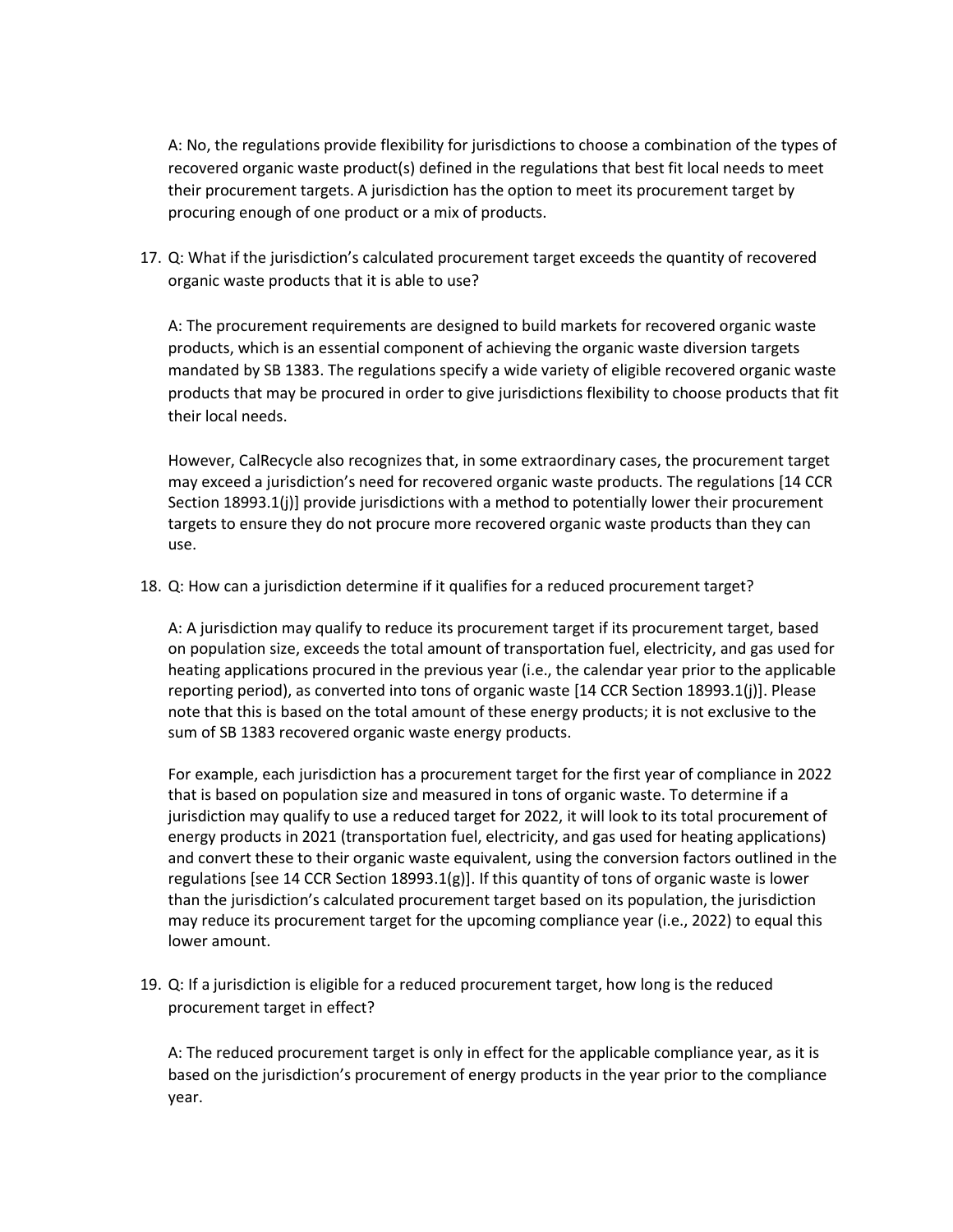For example, for the first year of compliance in 2022, a jurisdiction qualifying for a reduced target would base its procurement target on its total procurement of energy products in 2021 (i.e., transportation fuel, electricity, and gas for heating applications). For the following compliance year of 2023, if still qualifying for a reduced procurement target, it would base this off the energy procured in 2022.

20. Q: What recordkeeping and reporting are required to support the use of a reduced procurement target?

To support the use of a reduced procurement target, a jurisdiction must maintain records documenting the previous year's total procurement of transportation fuel, electricity, and gas used for heating applications and report these quantities to CalRecycle annually [see 14 CCR Section 18993.2(a)(7) and 18994.2(j)(2), respectively].

For example, for the first year of compliance in 2022, jurisdictions must maintain documentation in their Implementation Record of their total energy procurement in 2021 to support their use of a reduced procurement target for 2022 and must report these quantities to CalRecycle in their annual report.

21. Q: Can a jurisdiction request a reduced procurement target from CalRecycle? Will CalRecycle pre-approve a jurisdiction's reduced procurement target, if it qualifies for and plans to implement this option?

A: No, jurisdictions will not have an option to request a reduced procurement target, as the regulations do not provide CalRecycle with a mechanism to review or pre-approve a jurisdiction's reduced procurement target. However, CalRecycle staff can provide technical assistance to ensure that a jurisdiction is understanding this mechanism correctly.

22. Q: Is the method to reduce a jurisdiction's procurement target based on the previous year's procurement of SB 1383 recovered organic waste products, or the jurisdiction's total procurement of energy products, regardless of product eligibility?

A: The method to calculate a reduced procurement target is based on the jurisdiction's total procurement of energy products and is not exclusive to the SB 1383 recovered organic waste energy products. Therefore, the calculation may include energy sources such as solar, hydroelectric, or wind power; landfill gas; fossil fuels; and SB 1383 eligible energy products.

23. Q: The method to reduce a jurisdiction's procurement target is based on the quantity of energy products procured. Why does this method not include compost and mulch?

A: Compost and mulch are not included in the method to lower a jurisdiction's procurement target due to the potential difficulty of determining conversion factors for comparable products (e.g., liquid chemical fertilizers compared to solid compost), whereas energy products—such as electricity, heat, and transportation fuel—have readily available organic waste conversion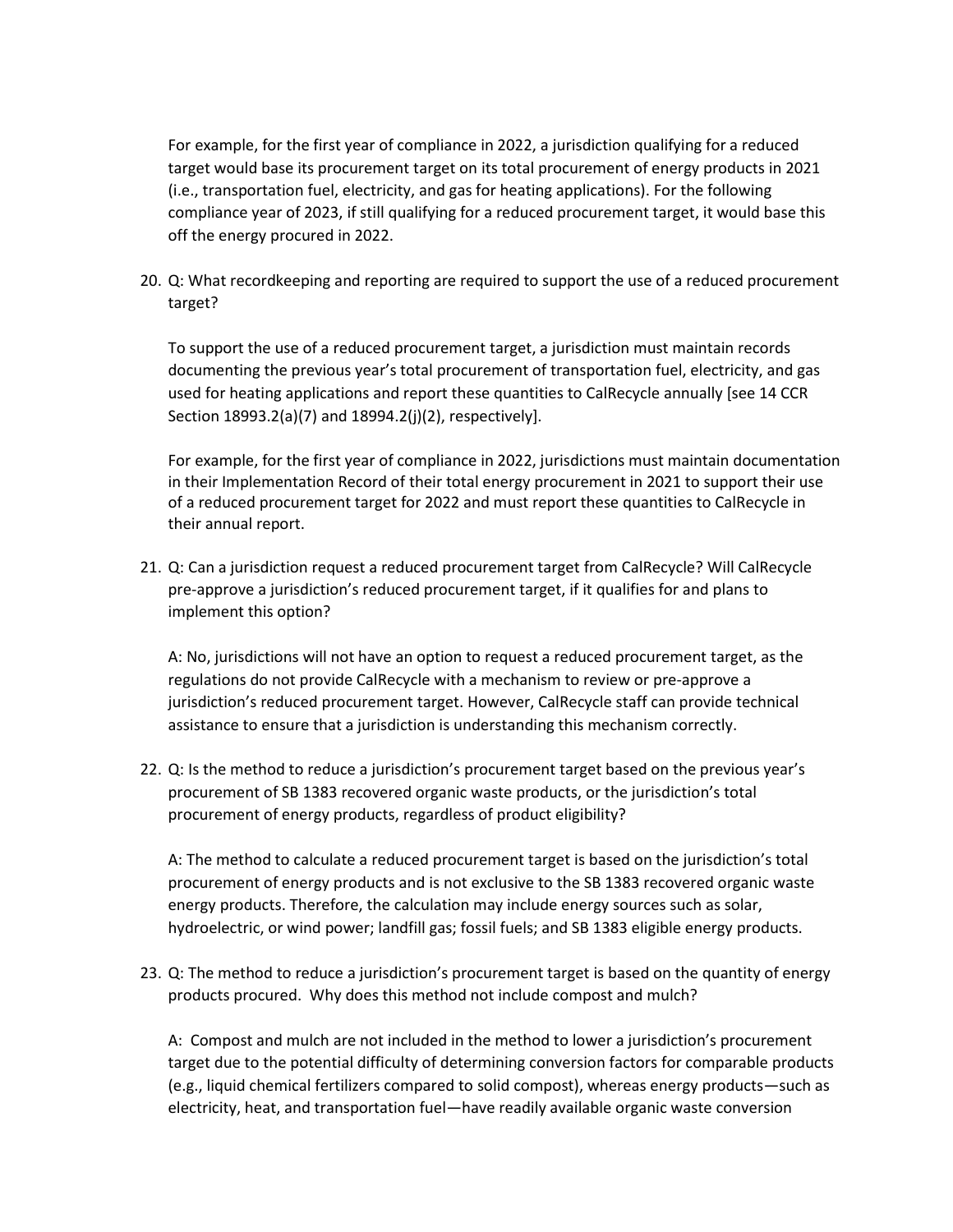factors. Ineligible energy products can be quantified relatively easily and replaced with an eligible recovered organic waste product (e.g., replacement of fossil-based natural gas with renewable gas derived from organic waste generated within California).

The focus on energy products is intended to simplify the process by which a jurisdiction can lower its procurement target. For more information, please see the [Final Statement of Purpose](https://www2.calrecycle.ca.gov/Docs/Web/118362)  [and Necessity](https://www2.calrecycle.ca.gov/Docs/Web/118362) (pages 182-183). Although a jurisdiction may only use its previous year's procurement of energy products to lower its target, the jurisdiction can still meet its lowered target with any recovered organic waste products, including compost and mulch.

# <span id="page-8-0"></span>General Product Eligibility

24. Q: What products can a jurisdiction procure to meet its procurement target?

A: To meet its procurement target, a jurisdiction may procure one or more of the following eligible recovered organic waste products:

- Compost
- Mulch
- Renewable gas used for transportation fuel, electricity, or heating applications
- Electricity from biomass conversion

These products must meet the requirements and standards of the regulations in order to count towards meeting the jurisdiction's procurement target [see 14 CCR Section 18993.1]. Eligible recovered organic waste products are limited to those that are derived from California, landfilldiverted recovered organic waste processed at a permitted or otherwise authorized operation or facility.

For example, compost may be eligible for procurement if it is produced at an authorized compostable material handling operation or facility or at a permitted in-vessel digestion facility that composts on-site. Similarly, a publicly owned treatment works (POTW) that is authorized to co-digest organic waste may produce renewable gas eligible for procurement if the organic waste is received from a compostable material handling operation or facility, landfill, or transfer/processing facility or operation.

This is necessary to ensure that the procurement and use of the end-product (e.g., compost or renewable gas) helps reduce the disposal of organic waste and supports the goals of SB 1383. Additional requirements for recovered organic waste product eligibility (14 CCR Section 18993.1).

25. Q: Can CalRecycle approve additional types of landfill-diverted organic waste products to count towards a jurisdiction's procurement target (e.g., biochar, biosolids products, other soil amendments or fertilizers, pyrolysis oils, etc.)?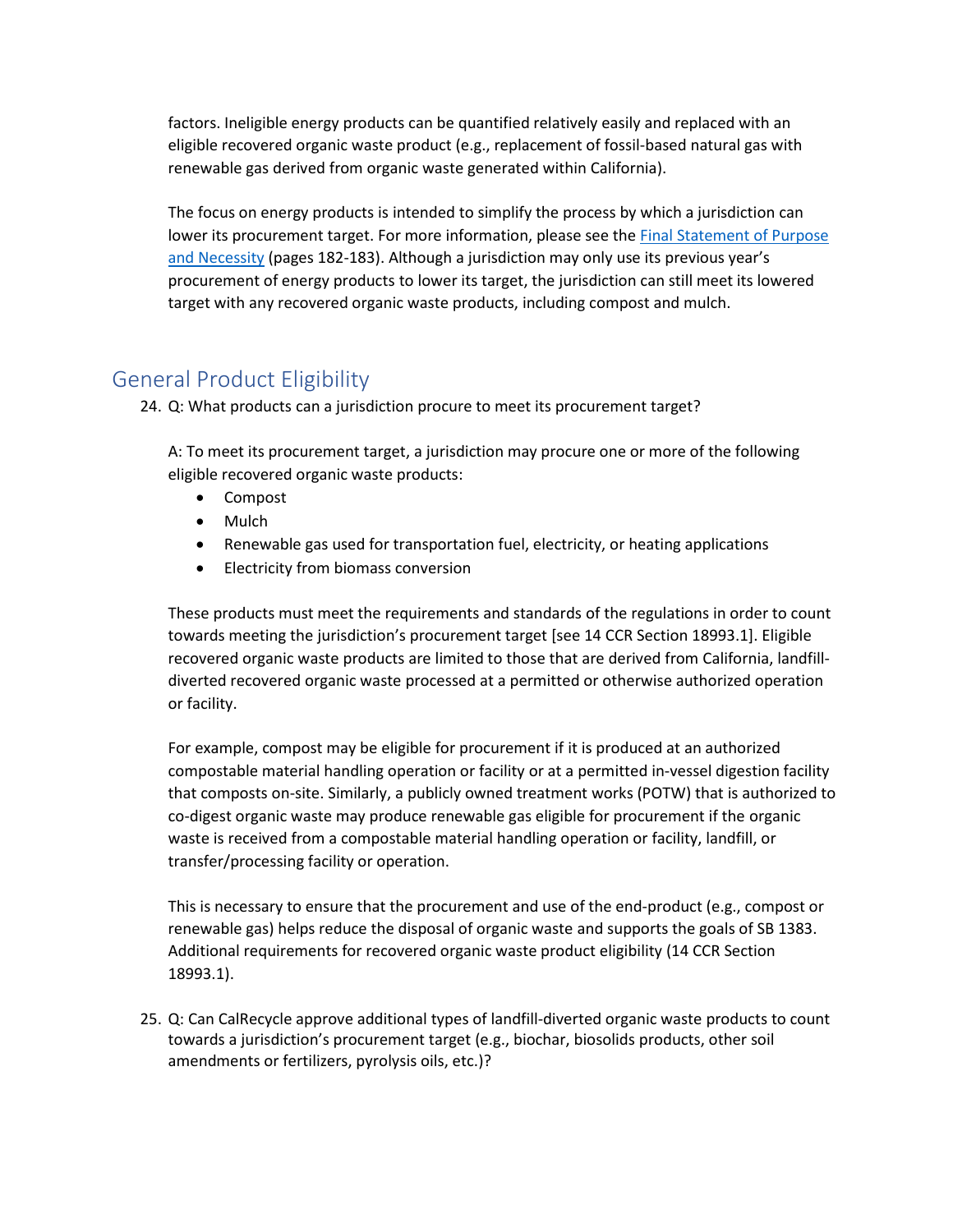A: No, the regulations do not provide a mechanism for CalRecycle to approve or allow additional product types to count towards a jurisdiction's procurement obligations. Eligible recovered organic waste products that may be procured to count towards a jurisdiction's procurement target are limited to those defined in the regulations and that meet the defined requirements and standards [see 14 CCR Section 18993.1].

26. Q: If a jurisdiction or its hauler produces its own recovered organic waste products (e.g., compost) to use toward its procurement target, do those products have to meet the same standards as products they might purchase elsewhere?

A: Yes, to count towards the jurisdiction's procurement target, the recovered organic waste products procured must meet all regulatory requirements (14 CCR Section 18993.1). The method of obtaining a product—whether it be produced, purchased, or acquired in another way by the jurisdiction—does not change the standards and requirements that the recovered organic waste products must meet.

# <span id="page-9-0"></span>Compost and Mulch

27. Q: Can biosolids or digestate produced from anaerobic digestion count as compost and as eligible recovered organic waste products for procurement?

A: Biosolids and/or digestate from anaerobic digestion may count as compost, an eligible recovered organic waste product for procurement, if these materials have been composted and meet the definition of compost. Compost is an eligible recovered organic waste product if the final product meets the definition of compost [per 14 CCR Section 17896.2(a)(4)] and is produced either at a compost operation or facility or large volume in-vessel digestion facility that composts on-site [see 14 CCR Section 18993.1(f)(1)(A) and (B)]. Biosolids and/or digestate that do not meet the compost definition or have not undergone composting at these types of facilities or operations will not count towards the procurement target.

28. Q: What if a jurisdiction procures blended compost products, such as those mixed with topsoil, sand, gypsum, etc.? Would the entire amount of the compost product count towards the jurisdiction's procurement target or only the portion of the mix that is compost?

A: Only the portion of the product blend that meets the definition of compost will count towards a jurisdiction's procurement target [see 14 CCR Section 18982(a)(10)]. Jurisdictions procuring compost blends should quantify and document, as part of their Implementation Record, the total amount of eligible compost in the blended products and prorate this amount to count towards their procurement target.

29. Q: Can jurisdictions use existing mandatory or voluntary policies to procure compost and mulch to meet their procurement target?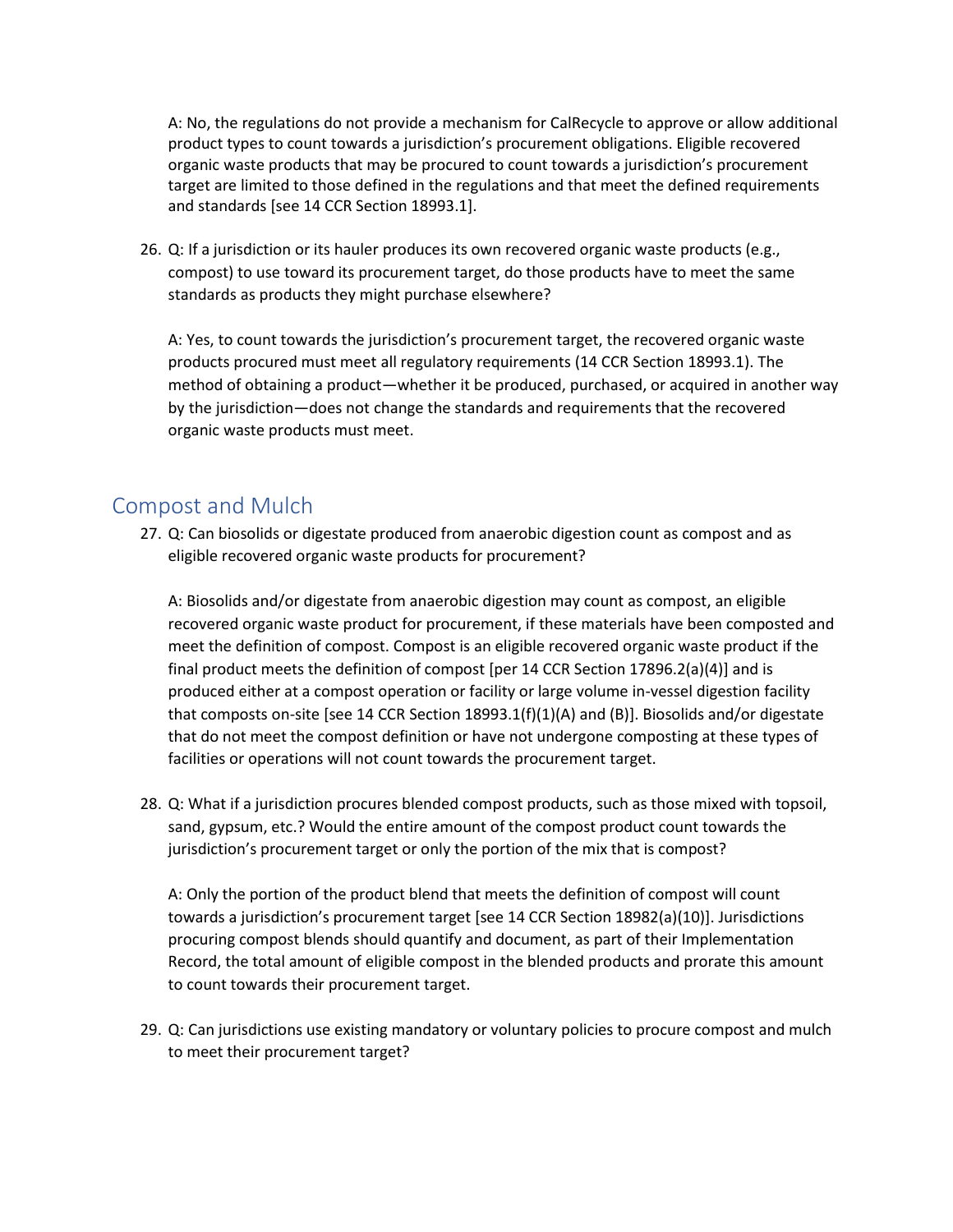A: Yes, jurisdictions may choose to include their annual procurement obligations in any mandatory or voluntary programs that identify the use of recycled organic products, such as their Climate Action Plan or Model Water Efficient Landscape Ordinance (MWELO) policies or projects, to assist with their procurement of recovered organic waste products.

For example, jurisdictions are already required to adopt MWELO in their municipal code and SB 1383 requires jurisdictions to create an enforceable plan to implement and report MWELO projects to CalRecycle [14 CCR Section 18989.2]. Provided all procurement requirements are met, a project subject to MWELO and implemented by the jurisdiction could potentially be used to meet their procurement target and comply under both programs. A jurisdiction could also have a contract or written agreement with a direct service provider that is complying with MWELO to procure compost or mulch on their behalf through these projects. CalRecycle's [Model Procurement Policy](https://www2.calrecycle.ca.gov/Docs/Web/117924) also includes examples of policy language that may help a jurisdiction meet both its procurement requirements and MWELO policies.

30. Q: Do compost or mulch products have to be made with California recovered organic waste or produced at California facilities or operations to be eligible to fulfill a jurisdiction's SB 1383 procurement requirements?

A: Yes, compost or mulch must be made from California recovered organic waste [per 14 CCR Section 18982(a)(60)] and must be produced at facilities or operations in California, as they must be permitted or authorized through Title 14 of the California Code of Regulations [see 14 CCR Section 18993.1(f)].

31. Q: If a jurisdiction chips green material on-site at its parks, would that mulch product be eligible to use toward its procurement target?

A: No, green waste chipped on-site at a park to produce mulch would not count towards the jurisdiction's procurement target. Mulch may count only if it meets the regulatory requirements [14 CCR Section 18993.1(f)(4)] which require, among other things, that the mulch be produced at specific permitted or otherwise authorized solid waste facilities or operations and comply with land application standards. This is to ensure that material eligible for procurement is derived from solid waste diverted from landfill disposal consistent with the purpose of SB 1383 and is used in a way that complies with environmental health standards.

32. Q: Why can't mulch derived from chipping and grinding facilities or operations count toward a jurisdiction's procurement target?

A: Chipping and grinding facilities and operations are excluded because the feedstock entering these facilities is not typically landfilled, and therefore does not contribute to organic waste being diverted from landfill disposal consistent with the intent of SB 1383. For more information, please see the [Final Statement of Purpose and Necessity](https://www2.calrecycle.ca.gov/Docs/Web/118362) (pages 175-176). Mulch is an eligible recovered organic waste product for procurement, provided it is derived from certain solid waste facilities [see 14 CCR Section 18993.1(f)(4)(B)].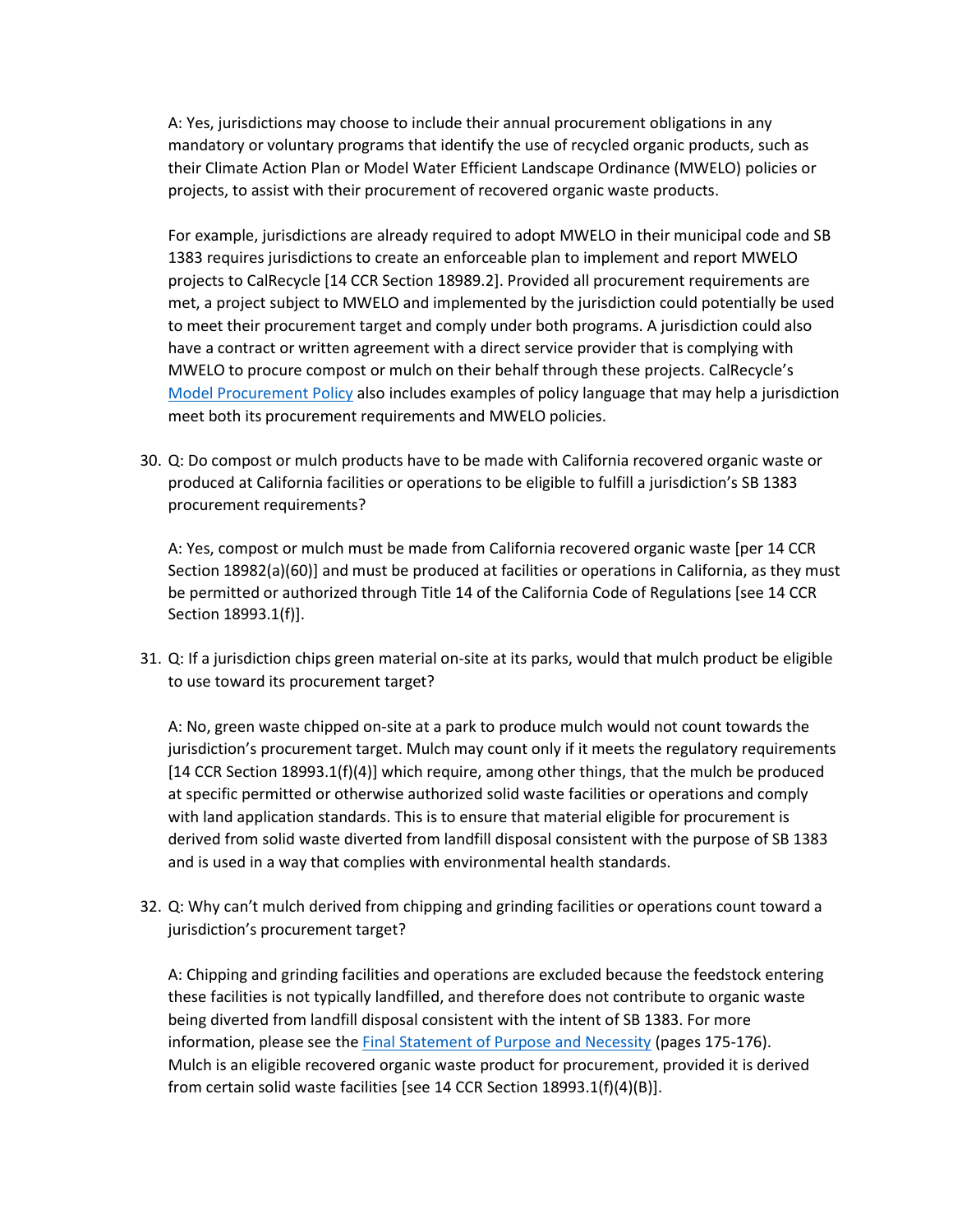33. Q: Are jurisdictions required to procure compost or mulch directly from an eligible compost or mulch producer to count towards their procurement target, or can jurisdictions procure these products from a broker or reseller?

A: The regulations do not require that jurisdictions or their direct service providers procure compost or mulch directly from an eligible compost or mulch producer to count towards their procurement targets. They may choose to procure products through a broker or reseller; however, all products procured must meet the regulatory requirements and standards (14 CCR Section 18993.1), including that they are produced at specific permitted or otherwise authorized solid waste facilities or operations, in order to count towards their procurement targets. Jurisdictions should also be prepared to maintain all necessary documents in their Implementation Record to demonstrate compliance with the procurement requirements.

34. Q: Can a jurisdiction's compost facility sell its compost through a broker to count towards its procurement target?

A: No, a jurisdiction's sale of compost through a broker, or otherwise, cannot count towards its procurement target. Selling recovered organic waste products, such as compost, does not meet the intent of the regulations, which is to build end markets for the use of recovered organic waste products. Jurisdictions may meet their procurement obligations through the "use or giveaway" of recovered organic waste products; the sale of products is not included [14 CCR Section 18993.1(e)(1)].

#### <span id="page-11-0"></span>Renewable Gas

35. Q: What resources can help jurisdictions find renewable gas that is eligible to count toward a jurisdiction's procurement target?

A: CalRecycle maintains resources, such as a [list of anaerobic digestion facilities in California,](https://www2.calrecycle.ca.gov/Docs/Web/115971) that may help jurisdictions find renewable gas that may be eligible towards their SB 1383 procurement obligations. Please note it will be important for jurisdictions to verify and ensure all products and facilities considered meet the regulatory requirements and standards for the procurement to count towards their procurement targets.

Renewable gas from anaerobic digestion may be procured and used for electricity, transportation fuel, or heating applications to fulfill a jurisdiction's procurement target [see 14 CCR Section 18993.1(f)]. Renewable gas is defined as gas derived from organic waste that has been diverted from a landfill and processed at an in-vessel digestion facility that is permitted or otherwise authorized by Title 14 to recover organic waste [see 14 CCR Section 18982(a)(62)]. To see if the in-vessel facility in question is permitted or otherwise authorized to recover organic waste, jurisdictions may find the permitting status through CalRecycle's [Solid Waste Information](https://www2.calrecycle.ca.gov/SolidWaste/Site/Search)  [System \(SWIS\).](https://www2.calrecycle.ca.gov/SolidWaste/Site/Search)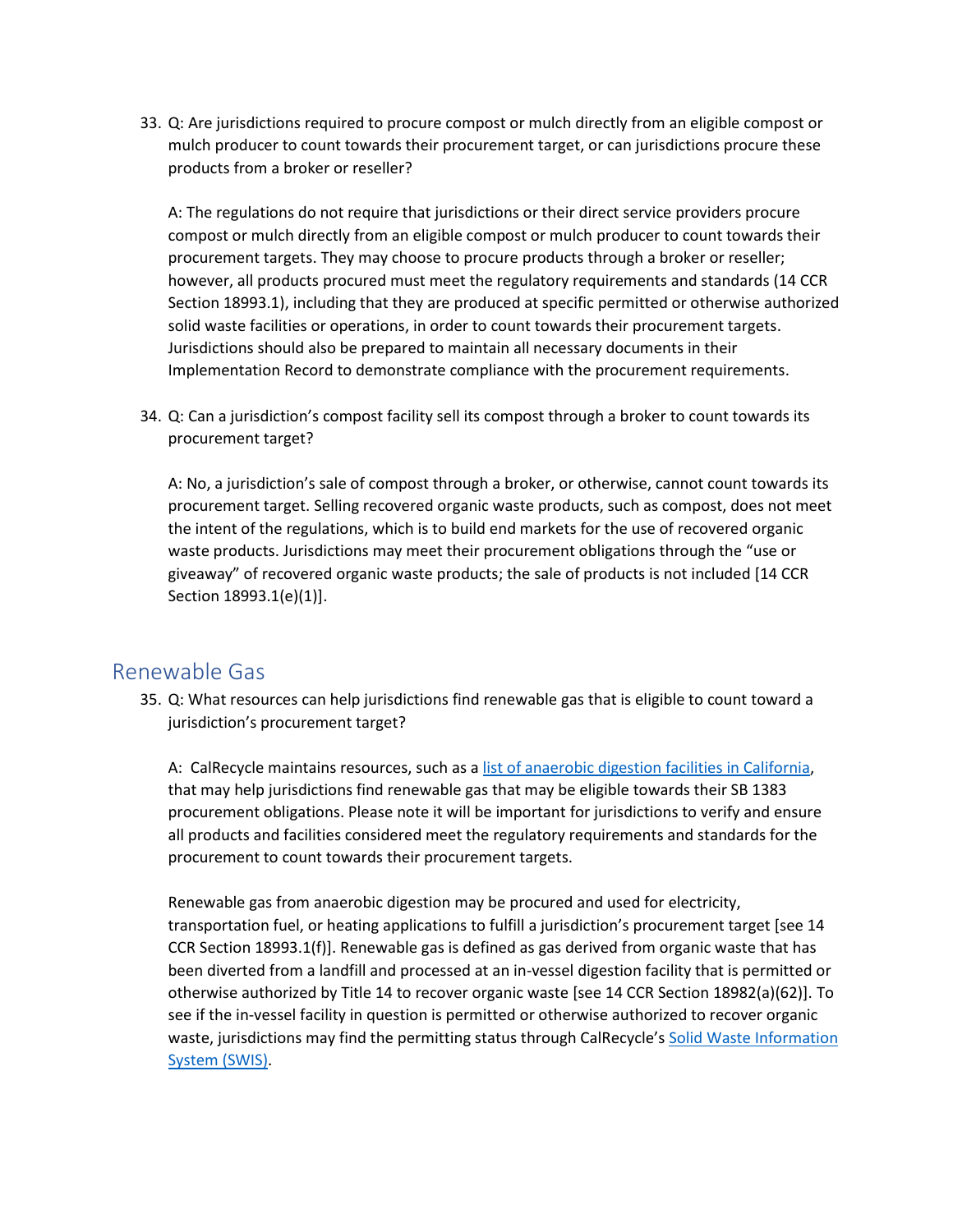36. Q: How can a jurisdiction procure SB 1383-eligible renewable gas to meet its procurement target?

A: Jurisdictions have flexibility in how they procure recovered organic waste products, as the regulations do not specify the contracting mechanisms or methods of conveyance by which products must be procured. Jurisdictions can receive credit for procuring SB 1383-eligible gas by claiming the product's procurement compliance attribute towards their procurement target.

In order to be eligible, the renewable gas must be derived from California landfill-diverted organic waste that has been processed at an in-vessel digestion facility. One way a jurisdiction could procure eligible renewable gas is through a contract with an in-vessel digestion facility producing renewable gas and supplying that gas to the utility pipeline. A written agreement between the in-vessel digestion facility injecting into the gas utility pipeline and the jurisdiction purchasing gas from its natural gas utility could document that the jurisdiction claims some portion of the renewable gas toward its procurement target, not exceeding the amount that the jurisdiction consumes from the utility for its municipal operations. This option may provide an opportunity to procure renewable gas without having a direct physical connection to the invessel digestion facility.

The gas must be procured by the jurisdiction for its own municipal operations. Gas that is procured by entities located in the jurisdiction, such as residents or businesses, would not count toward a jurisdiction's procurement target unless there is a direct service provider relationship with the jurisdiction per 14 CCR 18993.1(e)(2).

Jurisdictions should be prepared to have all documentation that demonstrates to CalRecycle that renewable gas has been legitimately procured in compliance with the terms of the regulations (14 CCR Section 18993.2). In the case of renewable gas procured via the utility pipeline, CalRecycle, in a compliance review, would be looking for:

- Records substantiating that the gas procured is eligible for procurement, specifically renewable gas made by an in-vessel digestion facility.
- Documentation that the renewable gas has legitimately been procured and can be counted towards the jurisdiction's procurement target. This could include, in addition to other relevant records, documentation that:
	- o The procurement compliance attribute is being supplied exclusively to the jurisdiction and there are no duplicate sales or double counting of the same renewable gas to other jurisdictions.
	- $\circ$  The total quantity of renewable gas supplied to the gas utility pipeline system and the total quantity procured to demonstrate that the quantity procured is not in excess of the actual pipeline supply.
	- o The total quantity procured does not exceed the amount used for municipal operations.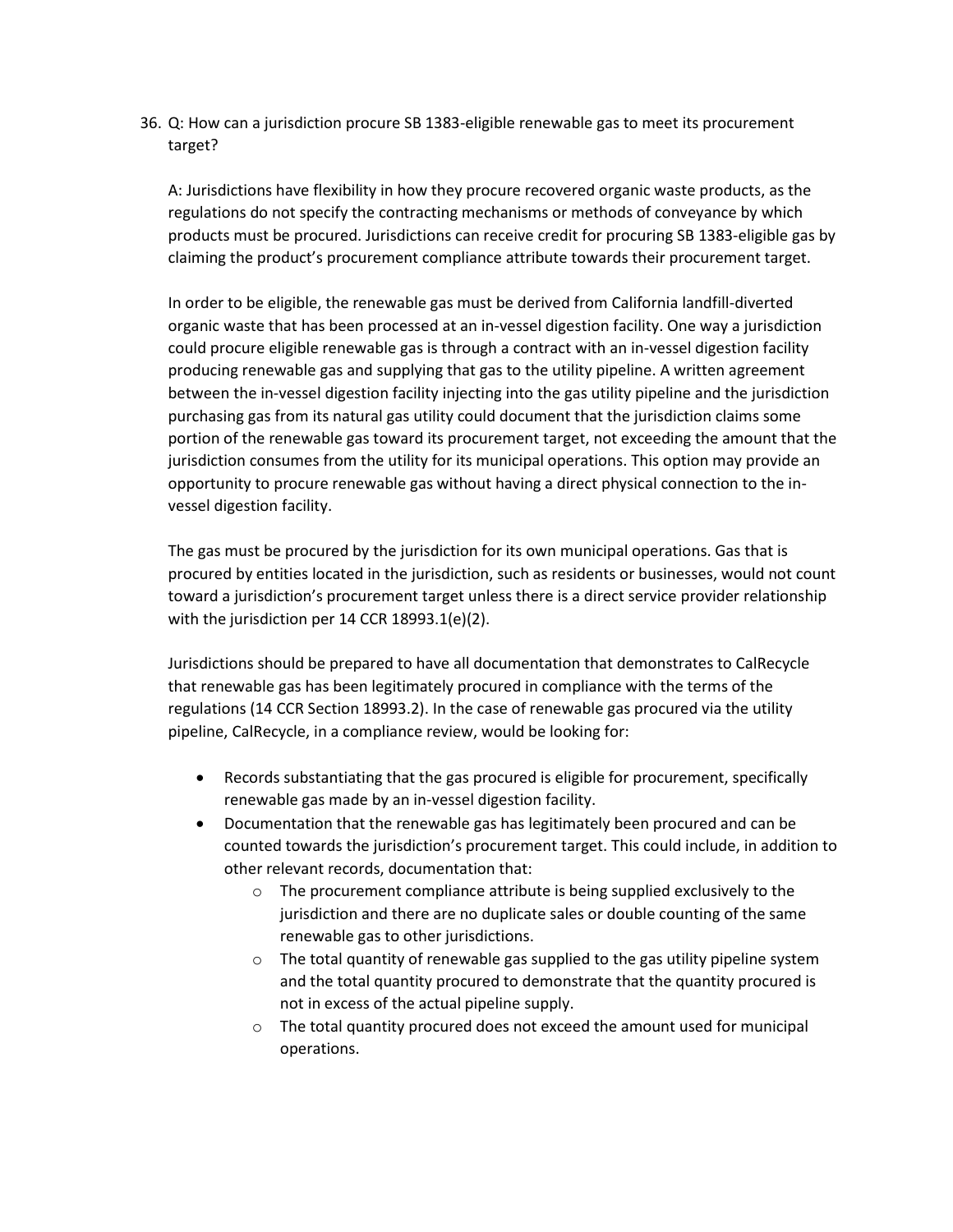37. Q: If a jurisdiction procures renewable natural gas for its operations from a gas utility, can it count this towards its annual procurement target?

A: Not all sources of renewable natural gas will be eligible to count towards a jurisdiction's procurement obligations. Only the portion of gas procured that meets the requirements outlined in 14 CCR Section 18993.1 can count towards the jurisdiction's annual procurement target. These requirements include that the gas meet the definition of renewable gas, i.e., gas produced from landfill-diverted organic waste at an in-vessel digestion facility [14 CCR Section 18982(a)(62)].

Jurisdictions should be prepared to document in their implementation record all details and records necessary to demonstrate compliance with the procurement requirements (14 CCR Section 18993.2).

38. Q: Are all types and sources of renewable fuels eligible to count towards a jurisdiction's procurement target, such as biofuel made from fats, oils, and grease (FOG); renewable diesel fuels; and gas produced from dairy digesters?

A: No, not all types and sources of renewable fuels are eligible to meet a jurisdiction's procurement target. Renewable fuels, such as biofuel and gas from dairy digesters, may be eligible products for procurement if they are produced from renewable gas, i.e., gas derived from organic waste that has been diverted from a landfill and processed at an in-vessel digestion facility that is permitted or otherwise authorized by Title 14 to recover organic waste [see 14 CCR Section 18982(a)(62)], and meet all other regulatory requirements. To see if the facility in question is an in-vessel digestion facility permitted or otherwise authorized to recover organic waste, you may see the permitting status of this facility or operation at CalRecycle's Solid Waste [Information System \(SWIS\).](https://www2.calrecycle.ca.gov/SolidWaste/Site/Search)

39. Q: Why can't all the gas produced at publicly owned treatment works (POTWs) count toward the recovered organic waste product procurement target? Why is it limited to only the gas produced from the digestion of organic waste diverted from landfills?

A: Renewable gas derived solely from sewage is ineligible for meeting the procurement target because a POTW is not a solid waste facility and therefore not in the scope of the legislative intent of SB 1383. Sewage is also not typically destined for a landfill, so its use does not help achieve the landfill diversion goals.

However[, Title 14](https://govt.westlaw.com/calregs/Document/IE54A7ED6815C409CB04CD3E5DD7B3382?viewType=FullText&originationContext=documenttoc&transitionType=CategoryPageItem&contextData=(sc.Default)&bhcp=1) explicitly authorizes POTWs to accept food waste without a solid waste facility permit, making it functionally similar to incentivizing biomethane from a solid waste facility. Therefore, it is justifiable to allow the portion of renewable gas resulting from the digestion of food waste at POTWs to count toward the procurement targets, provided the POTW accepts food waste from specified facilities or operations [see 14 CCR Section 18993.1(h)(1)] and meets all other applicable regulatory requirements. For more information, please see the Final [Statement of Purpose and Necessity](https://www2.calrecycle.ca.gov/Docs/Web/118362) (pages 178-180).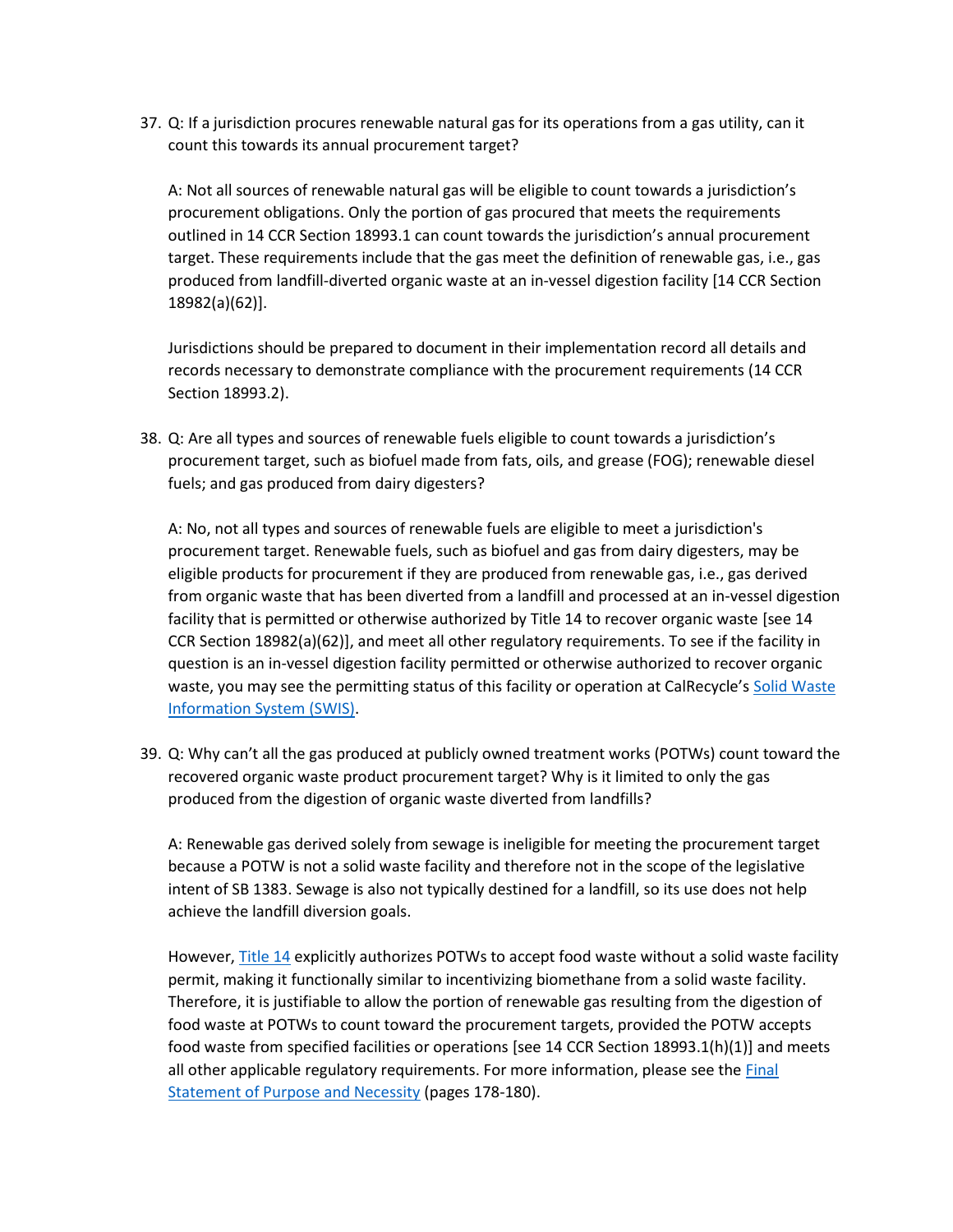40. Q: Are fats, oils, and grease (FOG) considered organic waste? If so, would renewable gas procured from a POTW that co-digests FOG and meets the requirements of 14 CCR Section 18993.1(h) be eligible to count toward a jurisdiction's procurement target?

A: Yes, fats, oils, and grease (FOG) are a form of organic waste. The definition of "organic waste" in the SB 1383 regulations [14 CCR Section 18982(a)(46)] includes food waste (e.g., FOG, vegetable scraps). Consequently, the portion of renewable gas produced from the digestion of these landfill-diverted organic wastes at POTWs may be eligible to count toward a jurisdiction's procurement target, provided the POTW accepts the organic waste from specified solid waste facilities or operations [see 14 CCR Section 18993.1(h)(1)] and meets all other applicable regulatory requirements.

41. Q: Can organic waste, such as FOG, that is direct-hauled or self-hauled to a POTW produce renewable gas, an eligible recovered organic waste product?

A: No, the POTW must directly receive organic waste, such as FOG, from specific solid waste facilities or operations in order to count as renewable gas that may be procured to meet a jurisdiction's SB 1383 procurement obligations [per 14 CCR Section 18993.1(h)]. These permitted or authorized facility and operation types include: a compostable material handling operation or facility, other than chipping and grinding; transfer/processing facility or operation; and/or solid waste landfill.

42. Q: Is gas collected by a landfill gas collection system eligible to be procured to count towards a jurisdiction's procurement target?

A: No, gas collected from landfill gas collection systems would not meet the SB 1383 regulatory definition of renewable gas, i.e., gas produced from landfill-diverted organic waste at an invessel digestion facility [see 14 CCR Section 18982(a)(62)]. Therefore, landfill gas is not eligible to count towards a jurisdiction's procurement target. Allowing landfill gas to count towards a jurisdiction's procurement target would not support the organic waste landfill diversion goals of SB 1383.

43. Q: If a POTW serves more than one jurisdiction and produces SB 1383 eligible renewable gas, which jurisdiction can claim credit for the renewable gas produced and used towards its procurement target? Is the city or county in which the POTW is physically located able to claim the full procurement of products produced? Can the procurement be credited to all the jurisdictions served by the POTW?

A: Each individual jurisdiction that procures an amount of eligible renewable gas from the POTW would get credit for that amount procured. One or multiple jurisdictions, whether or not they are serviced by the POTW, may procure products from the POTW or may have a direct service provider agreement with the POTW.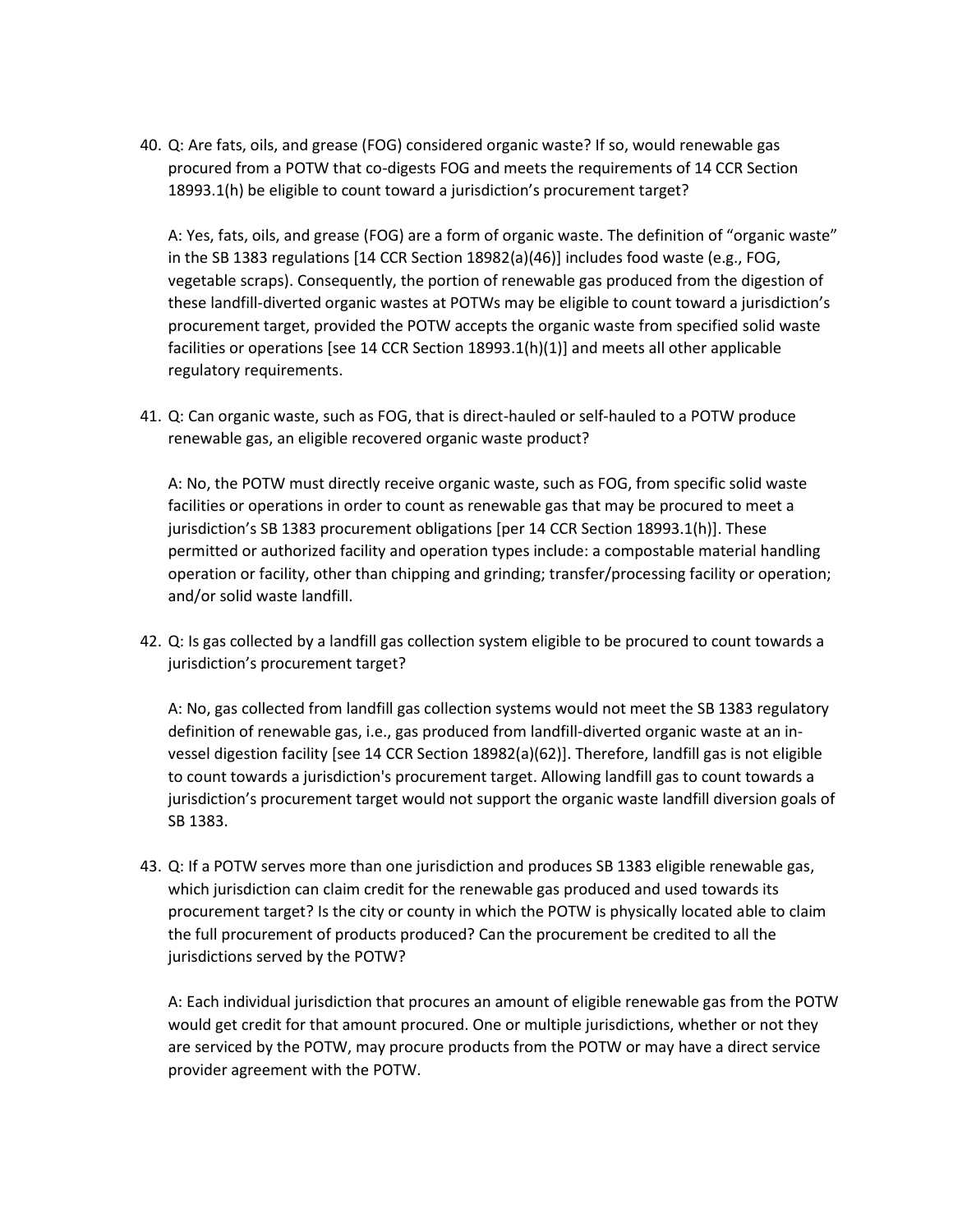# <span id="page-15-0"></span>Electricity from Biomass Conversion

44. Q: What resources can help jurisdictions find electricity from biomass conversion that is eligible to count toward a jurisdiction's procurement target?

A: The University of California maintains [a list](https://ucanr.edu/sites/WoodyBiomass/California_Biomass_Power_Plants/) of biomass conversion facilities that produce electricity that may be eligible towards a jurisdiction's SB 1383 procurement obligations. However, it will be important to ensure the biomass electricity meet the regulatory requirements and standards [14 CCR Section 18993.1] for the procurement to count towards meeting a procurement target, which includes that the electricity is produced from biomass from specified solid waste facilities or operations [see 14 CCR Section 18993.1(i)].

Jurisdictions may find the permitting status of these facilities or operations through CalRecycle's Solid [Waste Information System \(SWIS\).](https://www2.calrecycle.ca.gov/SolidWaste/Site/Search) Jurisdictions must also obtain and keep record of a written certification from the biomass conversion facility(ies) certifying that biomass feedstock was received from these specified eligible feedstock sources [see 14 CCR Section 18993.2(a)(6)].

45. Q: How can a jurisdiction procure SB 1383-eligible biomass electricity from the electric grid to meet its procurement target?

A: Jurisdictions have flexibility in how they procure recovered organic waste products, as the regulations do not specify the contracting mechanisms or methods of conveyance by which products must be procured. Jurisdictions can receive credit for procuring SB 1383-eligible biomass electricity through the grid by claiming the product's procurement compliance attribute towards their procurement target.

One way a jurisdiction could procure eligible electricity is through a contract with a biomass power plant generating and exporting electricity to the electric grid. A written agreement between the biomass facility exporting electricity and the jurisdiction purchasing electricity from its electric utility could document that the jurisdiction claims some portion of the facility's biomass electricity toward its procurement target, not exceeding the amount that the jurisdiction consumes from the utility for its municipal operations.

The electricity must be procured by the jurisdiction for its own municipal operations. Electricity that is procured by entities located in the jurisdiction, such as residents or businesses, would not count toward a jurisdiction's procurement target unless there is a direct service provider relationship per 14 CCR 18993.1(e)(2).

Jurisdictions should be prepared to have all documentation that demonstrates to CalRecycle that electricity from biomass conversion has been legitimately procured in compliance with the terms of the regulations (14 CCR Section 18993.2). In the case of electricity from biomass conversion procured via the utility electric grid, CalRecycle, in a compliance review, would be looking for: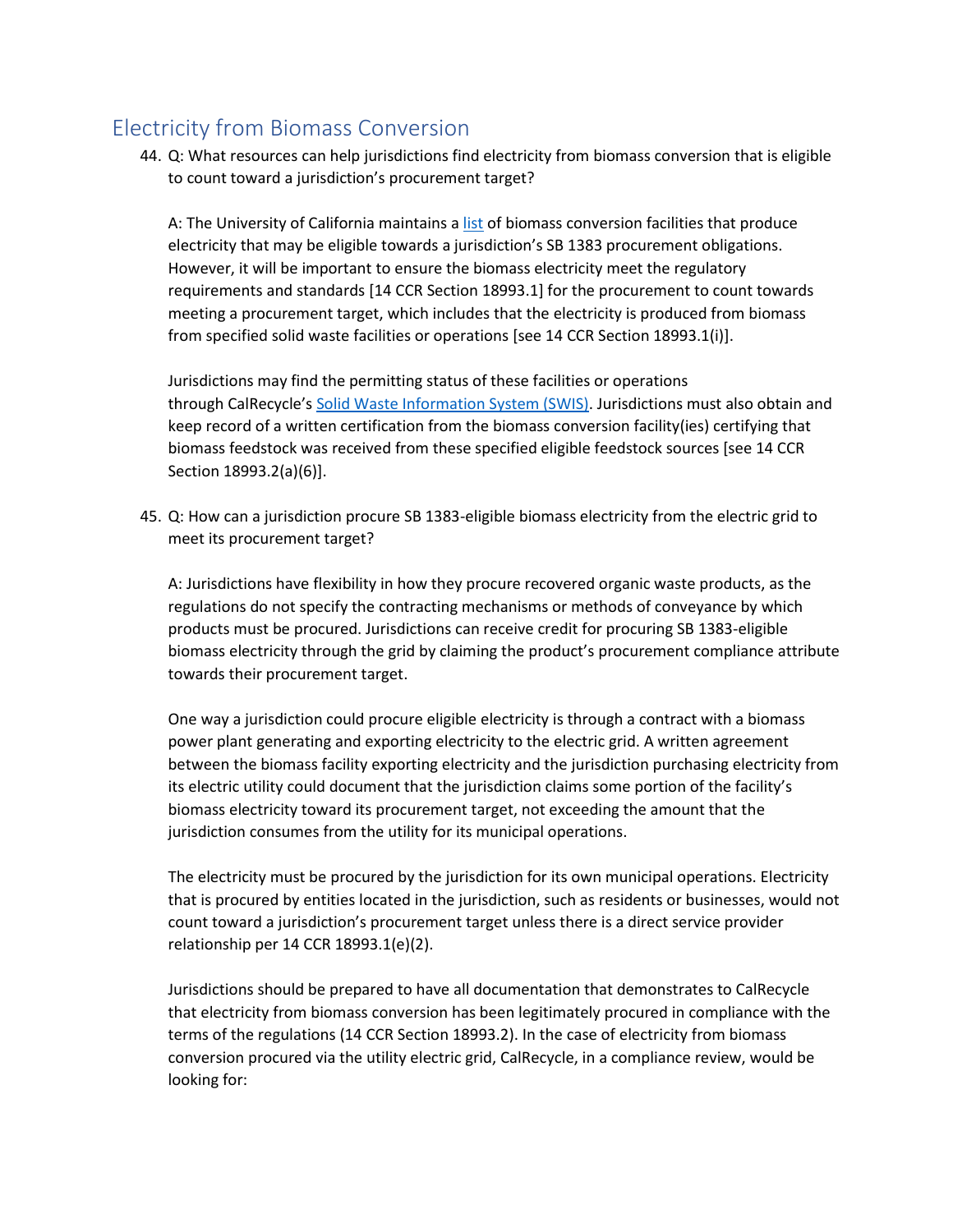- Written certification from the biomass conversion facility certifying that biomass feedstocks were received directly from permitted solid waste facilities and operations, i.e., composting facilities or operations, transfer/processing facilities or operations, and/or landfills [see 14 CCR Section 18993.1(i)].
- Documentation that the electricity from biomass conversion has legitimately been procured and can be counted towards the jurisdiction's procurement target. This could include, in addition to other relevant records, documentation that:
	- o The procurement compliance attribute is being supplied exclusively to the jurisdiction and there are no duplicate sales or double counting to other jurisdictions of the generated biomass electricity.
	- o The total quantity of biomass electricity exported and the total quantity of electricity procured to demonstrate procurement that the quantity procured is not in excess of actual generated supply.
	- o The total quantity procured does not exceed the amount used for municipal operations.
- 46. Q: Are all sources of biomass electricity eligible to count towards a jurisdiction's procurement target?

A: No, not all sources of biomass produce electricity that is eligible to count towards a jurisdiction's procurement target. Electricity from biomass conversion may be eligible if it is produced from biomass received directly from specified solid waste facilities or operations, i.e., composting facilities or operations, transfer/processing facilities or operations, and/or landfills [see 14 CCR Section 18993.1(i)]. This is necessary to ensure that the procurement and use of the biomass electricity helps reduce the disposal of organic waste and supports the goals of SB 1383.

# <span id="page-16-0"></span>Recycled-Content Paper Procurement

47. Q: Which types of jurisdictions are required to comply with the SB 1383 recycled-content paper procurement requirements?

A: The recycled-content paper procurement requirements (14 CCR Sections 18993.3 and 18993.4) pertain to each city, county, city and county, and special district that provides solid waste collection services [14 CCR Section 18982(a)(36)].

48. Q: Is there a procurement target for recycled-content paper purchases, as there is for recovered organic waste product procurement?

A: No, there is no quantified procurement target for recycled-content paper purchases. Instead, there is a blanket requirement (see 14 CCR Section 18993.3) that purchases of paper products and printing and writing paper be consistent with existing Public Contract Code (PCC) requirements [\(PCC Sections 22150-22154\)](https://leginfo.legislature.ca.gov/faces/codes_displayText.xhtml?lawCode=PCC&division=2.&title=&part=3.&chapter=3.5.&article=) and be eligible to be labeled with an unqualified recyclable label [\[16 Code of Federal Regulations \(CFR\) Section 260.12](https://www.law.cornell.edu/cfr/text/16/260.12) (2013)]. Jurisdictions must